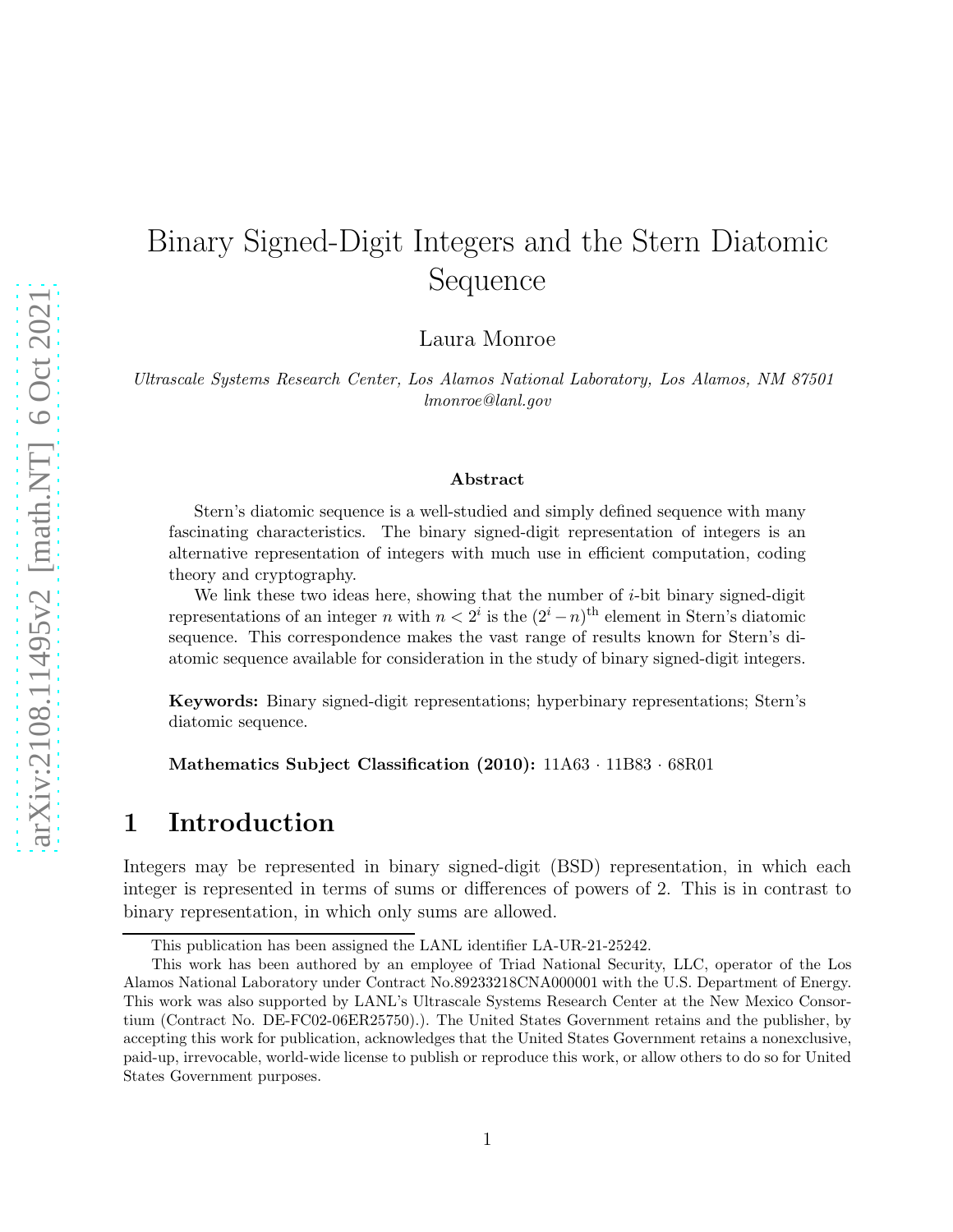BSD representations of an integer are not unique. In fact, there are an infinite number of such representations for any non-0 integer  $n$  using an arbitrary number of bits, and of course, a finite number for any fixed number of bits. The number of such representations is of interest.

In this paper, we show a correspondence between the number of BSD representations of an integer and Stern's diatomic sequence. We first do this directly, using a new recurrence relation for the number of ways to express a non-negative integer in BSD form.

We also show a direct translation between an *i*-bit BSD representation of an integer  $n$ and a hyperbinary representation of the related integer  $2^{i} - 1 - n$ . This gives a second independent proof of the correspondence between the BSD representations and the Stern sequence.

Finally, we give a simple  $\mathcal{O}(\log(n))$  algorithm for calculating the number of BSD representations of n, based on an algorithm for calculating the elements of Stern's diatomic sequence.

#### 2 Number of BSD representations of an integer

Signed-digit representations of integers have been discussed for almost 300 years, starting with Colson in 1726 [\[7\]](#page-10-0) and Cauchy in 1840 [\[6\]](#page-10-1). Binary signed-digit representation is of great use in computer science for the efficient operations it affords, and has been presented as such since early in the history of modern computing by Shannon [\[21\]](#page-11-0), Booth [\[3\]](#page-10-2) and others. This representation has many applications in basic calculation [\[1\]](#page-10-3), coding theory, and elsewhere  $[16, 10, 13]$  $[16, 10, 13]$  $[16, 10, 13]$  $[16, 10, 13]$  $[16, 10, 13]$ . A general discussion can be found in  $[20]$ .

**Definition 1** (BSD representation). An integer  $n$  is in BSD representation when

$$
n = \sum_{j=0}^{i-1} b_j 2^j
$$
, where  $i \ge \lceil \log_2(n) \rceil$ , and  $b_j \in \{1, 0, -1\}$ .

Throughout this paper,  $f(n, i)$  denotes the number of ways to represent the integer n in BSD form on i bits.

There are  $3<sup>i</sup>$  different BSD representations of integers on i signed bits. However, these represent only  $(2^{i+1}-1)$  integers, since the maximum such integer is  $(2^{i}-1)$  and the minimum is  $(-2^i + 1)$ . There are thus multiple BSD representations for at least some of the *i*-bit BSD integers.

In this section, we develop and discuss several basic identities on the number of BSD representations of integers n, several of which are already known and discussed by Ebeid and Hasan in [\[9\]](#page-10-5) and elsewhere.

These identities will be used in the proof of the correspondence between the sequence  $f(n, i)$  and Stern's diatomic sequence, and in the algorithm for calculating the number of BSD representations of an integer  $n$  on  $i$  bits.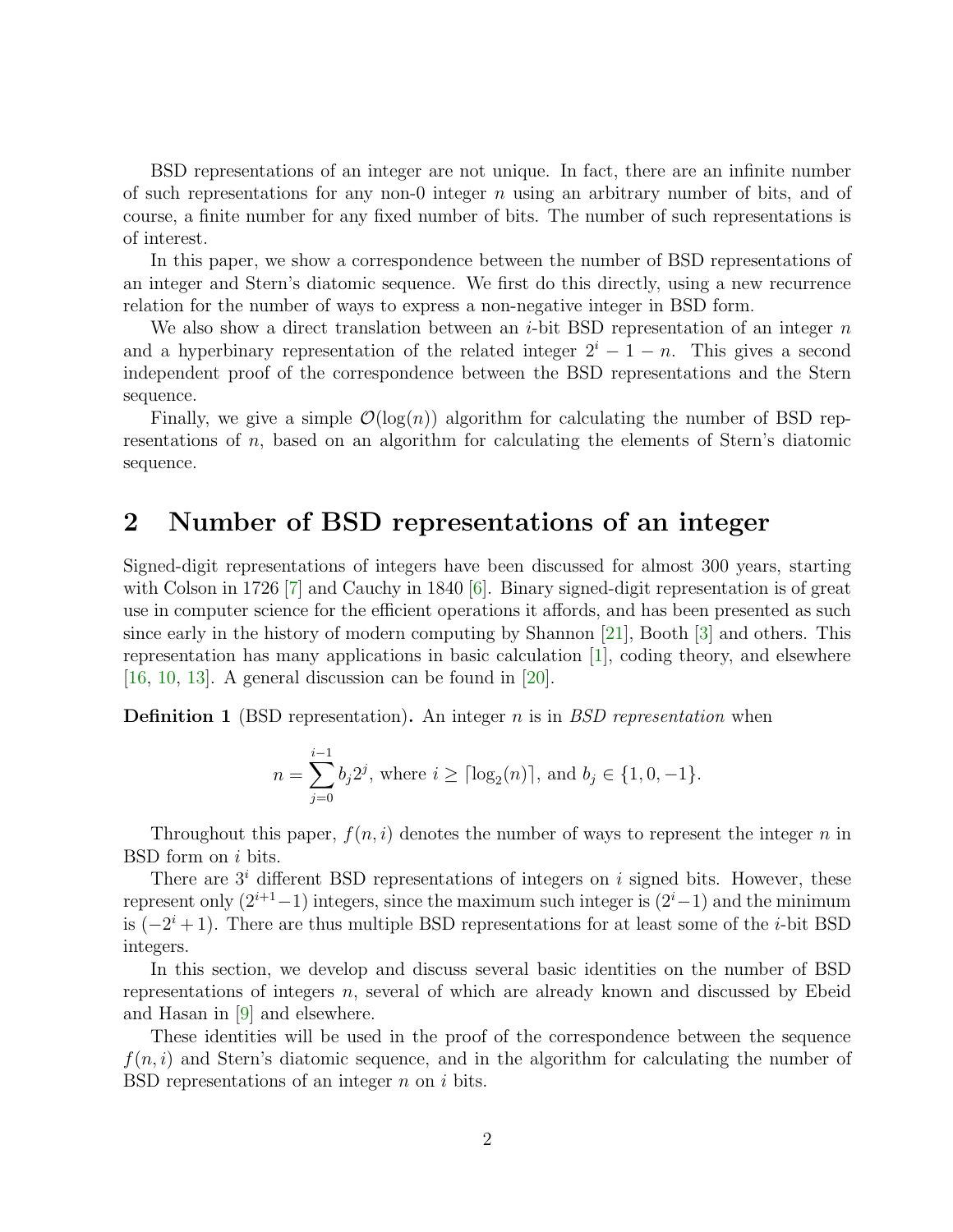<span id="page-2-0"></span>**Lemma 2.** [\[9\]](#page-10-5)  $f(n, i) = f(-n, i)$ .

*Proof.* The representations of  $-n$  are obtained by multiplying each bit in the BSD representation of  $n$  by  $-1$ . □

<span id="page-2-1"></span>**Theorem 3.** The number of ways to express a non-negative integer n in BSD form on  $i \geq 0$ bits is expressed by the recurrence relation

$$
f(n,i) = f(|n - 2^{i-1}|, i - 1) + f(n, i - 1), \text{ where } f(0,i) = 1.
$$

*Proof.* Let  $n \geq 0$ . Since n is non-negative, the value of the  $(i-1)$  position can not be  $-1$ . The BSD representations of n with i bits can then be partitioned into those with a 1 in the  $(i-1)$  place, and those with a 0 in the  $(i-1)$  place.

The set of representations with 1 in the  $(i - 1)$  place has a one-to-one correspondence with the representations of  $n-2^{i-1}$  of length  $i-1$ . This number is  $f(n-2^{i-1}, i-1)$ , and by Lemma [2,](#page-2-0) this is  $f(|n-2^{i-1}|, i-1)$ .

The set of representations with 0 in the  $(i - 1)$  place has a one-to-one correspondence with the set of representations expressing n of length  $i-1$ . There are  $f(n, i-1)$  of these.  $\Box$ 

The following are some properties of  $f(n, i)$  on non-negative integers n following directly from Theorem [3.](#page-2-1) These are used throughout this paper. Equation [2](#page-2-2) is shown by Ebeid and Hasan in [\[9\]](#page-10-5).

<span id="page-2-5"></span><span id="page-2-2"></span>
$$
f(n,i) = 0, \text{ when } n \ge 2^i. \tag{1}
$$

$$
f(0,i) = 1, \text{ for all } i. \tag{2}
$$

<span id="page-2-4"></span>
$$
f(2^k \cdot n, i) = f(n, i - k). \tag{3}
$$

Corollary [4](#page-2-3) follows from Theorem [3](#page-2-1) and is also shown by Ebeid and Hasan in [\[9\]](#page-10-5).

<span id="page-2-3"></span>**Corollary 4.** [\[9\]](#page-10-5) Let n be a non-negative integer. The following are properties of  $f(n, i)$ :

$$
f(2n, i) = f(n, i - 1).
$$
  

$$
f(2n + 1, i) = f(n, i - 1) + f(n + 1, i - 1).
$$

#### 3 BSD representations and Stern's diatomic sequence

Stern's diatomic sequence, or the Stern-Brocot sequence, is a well-known integer sequence first discussed by M.A. Stern in 1858 [\[23\]](#page-11-4). Stern's diatomic sequence has been studied in detail for some 160 years, and much is known about it. Some of these details may be found in [\[4,](#page-10-6) [5,](#page-10-7) [8,](#page-10-8) [14,](#page-11-5) [15,](#page-11-6) [21,](#page-11-0) [23\]](#page-11-4). In particular, Lehmer provides a discussion in [\[14\]](#page-11-5), Northshield gives a good overview in [\[17\]](#page-11-7), and the Online Encyclopedia of Integer Sequences entry A002487 [\[18\]](#page-11-8) has many references for this sequence.

We show in this section that the number of BSD representations of n with  $n < 2<sup>i</sup>$  is the  $(2^{i} - n)^{th}$  entry in Stern's diatomic sequence. The extensive set of identities concerning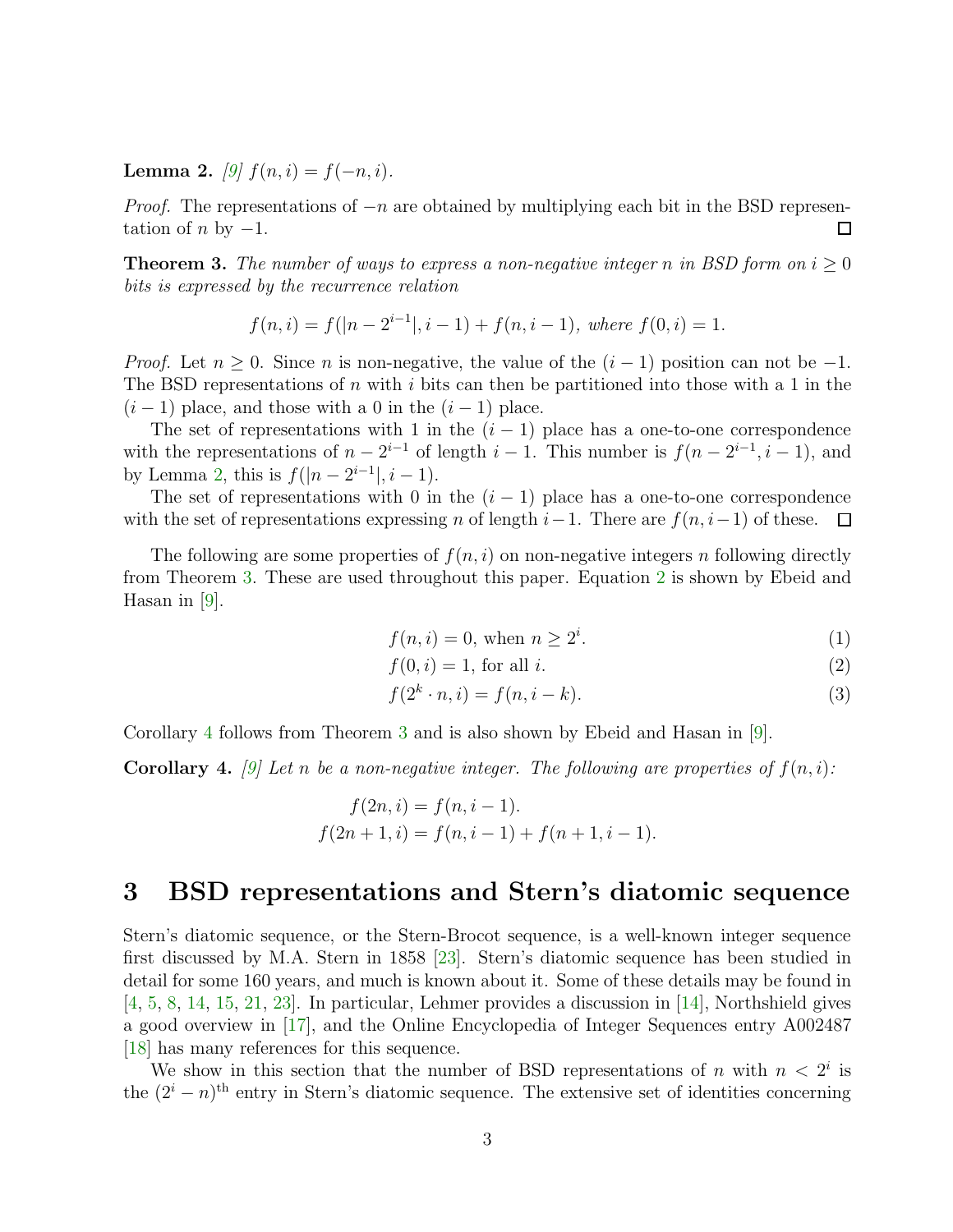Stern's diatomic sequence may be used to great effect to understand the number of BSD representations of an integer  $n$  on  $i$  bits.

Stern's diatomic sequence is defined recursively:

<span id="page-3-1"></span>**Definition 5** (Stern's diatomic sequence). [\[23\]](#page-11-4) Let n be a non-negative integer. *Stern's* diatomic sequence  $c(n)$  is defined as follows:

$$
c(n) = \begin{cases} 0 & \text{if } n = 0, \\ 1 & \text{if } n = 1, \\ c(m) & \text{if } n = 2m, \\ c(m) + c(m+1) & \text{if } n = 2m + 1. \end{cases}
$$

The sequence has many interesting properties, a few of which we list here:

- $\cdot$  c(n)/c(n + 1) hits each positive rational once, each in lowest terms [\[23,](#page-11-4) [4\]](#page-10-6). These fractions were presented in tree form by Calkin and Wilf in [\[4\]](#page-10-6). This tree was generalized by Bates and Mansour in [\[2\]](#page-10-9).
- $\cdot$   $c(n+1)$  is the number of hyperbinary representations of n [\[5,](#page-10-7) [15,](#page-11-6) [19\]](#page-11-9).
- $\cdot$   $c(n+1)$  is the number of alternating bit sets in n [\[11\]](#page-11-10).
- $\cdot$  c(n) is the Dijkstra fusc function [\[8\]](#page-10-8).

Theorem [6](#page-3-0) gives a direct proof that the number of ways positive integers may be expressed in *i*-bit BSD representation is Stern's diatomic sequence up to  $2^i$ , in reverse. This is shown by exploiting the similarities between Corollary [4](#page-2-3) and the definition of Stern's diatomic sequence in Definition [5.](#page-3-1) This is the main result of this paper.

<span id="page-3-0"></span>**Theorem 6.** Let  $f(n, i)$  be the number of ways to express the integer n in BSD representation on *i* bits, where  $0 < n < 2^i$ . Then

$$
f(n,i) = c(2^i - n).
$$

*Proof.* We proceed by induction on i. Case 1:  $n = 2m$  is even.

$$
f(2m, i) = f(m, i - 1)
$$
by Corollary 4  
=  $c(2^{i-1} - m)$  by induction  
=  $c(2 \cdot (2^{i-1} - m))$  by Definition 5  
=  $c(2^{i} - n)$ .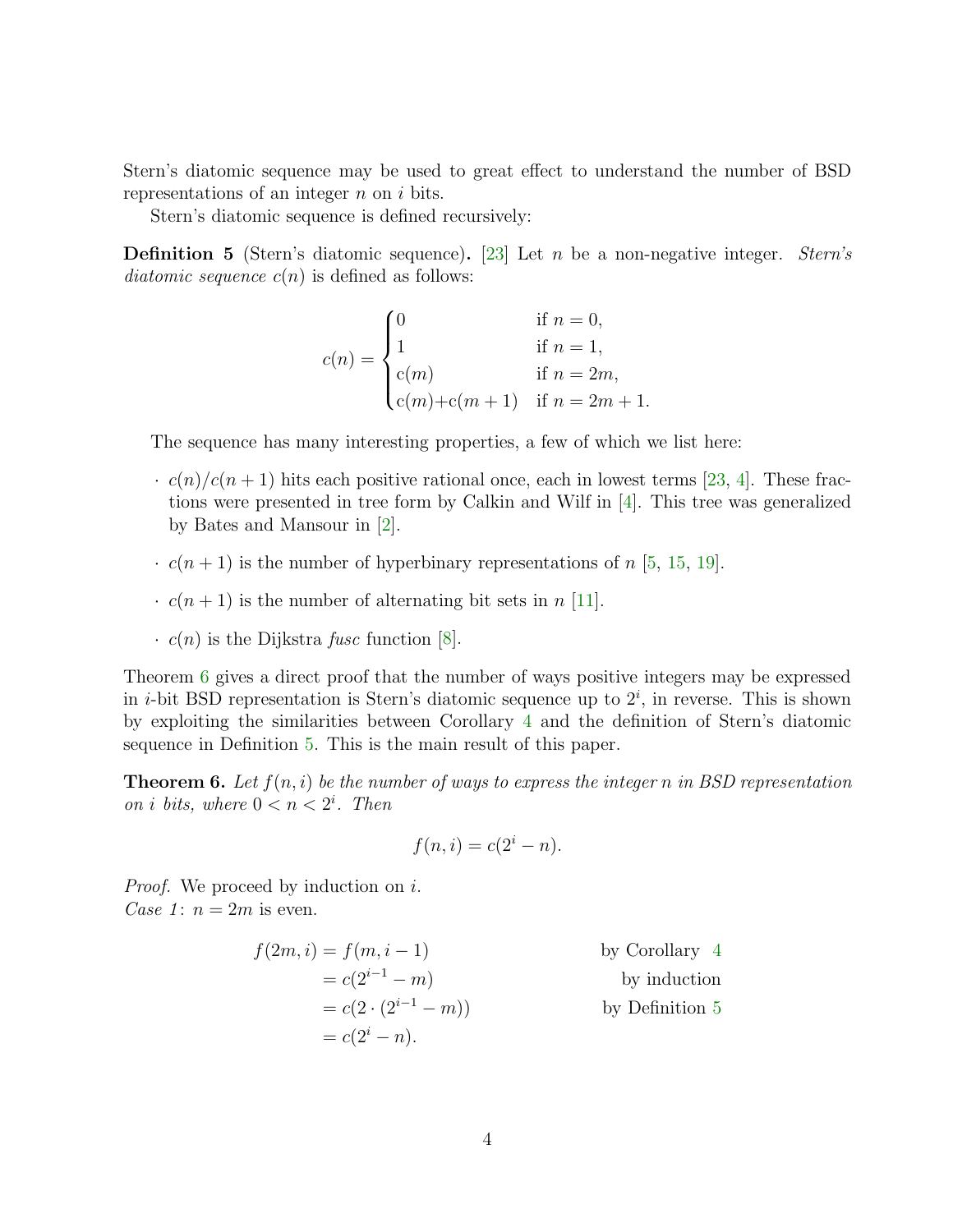Case 2:  $n = 2m + 1$  is odd.

$$
f(2m + 1, i) = f(2m, i) + f(2(m + 1), i)
$$
by Corollary 4  
=  $f(m, i - 1) + f(m + 1, i - 1)$  by Corollary 4  
=  $c(2^{i-1} - m) + c(2^{i-1} - (m + 1))$  by induction  
=  $c(2^{i-1} - (m + 1) + 1) + c(2^{i-1} - (m + 1))$   
=  $c(2^{i-1} - (m + 1)) + c((2^{i-1} - (m + 1)) + 1)$   
=  $c(2 \cdot (2^{i-1} - (m + 1)) + 1)$  by Definition 5  
=  $c(2^i - (2m + 1))$   
=  $c(2^i - n)$ .

Theorem [6](#page-3-0) shows that the sequence  $f(n, i)$  is comprised of the first  $2^{i}+1$  entries of Stern's diatomic sequence in reverse when  $n = \{0, \ldots, 2^i\}$ , and is comprised of the first  $2^i + 1$  entries of Stern's diatomic sequence when  $n = \{-2^i, \ldots, 0\}.$ 

The following corollary follows directly from Theorem [6.](#page-3-0)

**Corollary 7.** Let  $0 < n < 2^k$ , where  $k = \lceil \log_2(n) \rceil < i$ . Then  $f(2^{i} - n, i) = c(n) = f(2^{k} - n, k).$ 

The following are known properties of Stern's diatomic sequence, proven as such by Carlitz  $[5]$  and others, and are now seen to be properties of  $f(n, i)$ . They also follow quickly from Theorem [3.](#page-2-1) We use them throughout Section [5,](#page-6-0) in developing the algorithm for calculating the number of BSD representations of  $n$ .

$$
f(2i - 1, i) = c(1) = 1.
$$
 (4)

<span id="page-4-2"></span><span id="page-4-1"></span><span id="page-4-0"></span> $\Box$ 

$$
f(1,i) = c(2i - 1) = i.
$$
 (5)

$$
f(2^{i-1} + 1, i) = c(2^{i-1} - 1) = i - 1.
$$
\n<sup>(6)</sup>

Many more identities on Stern's diatomic sequence exist in the literature and may be used in the investigation of BSD representations of integers.

We restate a known bound on the number of BSD representations of a given bitlength, proved by Lind [\[15\]](#page-11-6) and discussed by Ebeid and Hasan [\[9\]](#page-10-5) and Northshield [\[17\]](#page-11-7).

**Definition 8** (Fibonacci sequence). The *Fibonacci sequence* is defined by:

$$
F_0 = 0; F_1 = 1; F_n = F_{n-1} + F_{n-2}.
$$

Theorem 9. [\[15,](#page-11-6) [9,](#page-10-5) [17\]](#page-11-7) The maximum number of BSD representations of any integer of a given bitlength i is  $F_i$ , the i<sup>th</sup> Fibonacci number. The bitlength-i integers having this maximum number of BSD representations are

$$
\frac{2^{i-1} + (-1)^i}{3} \text{ and } \frac{2^{i-1} - (-1)^i}{3}.
$$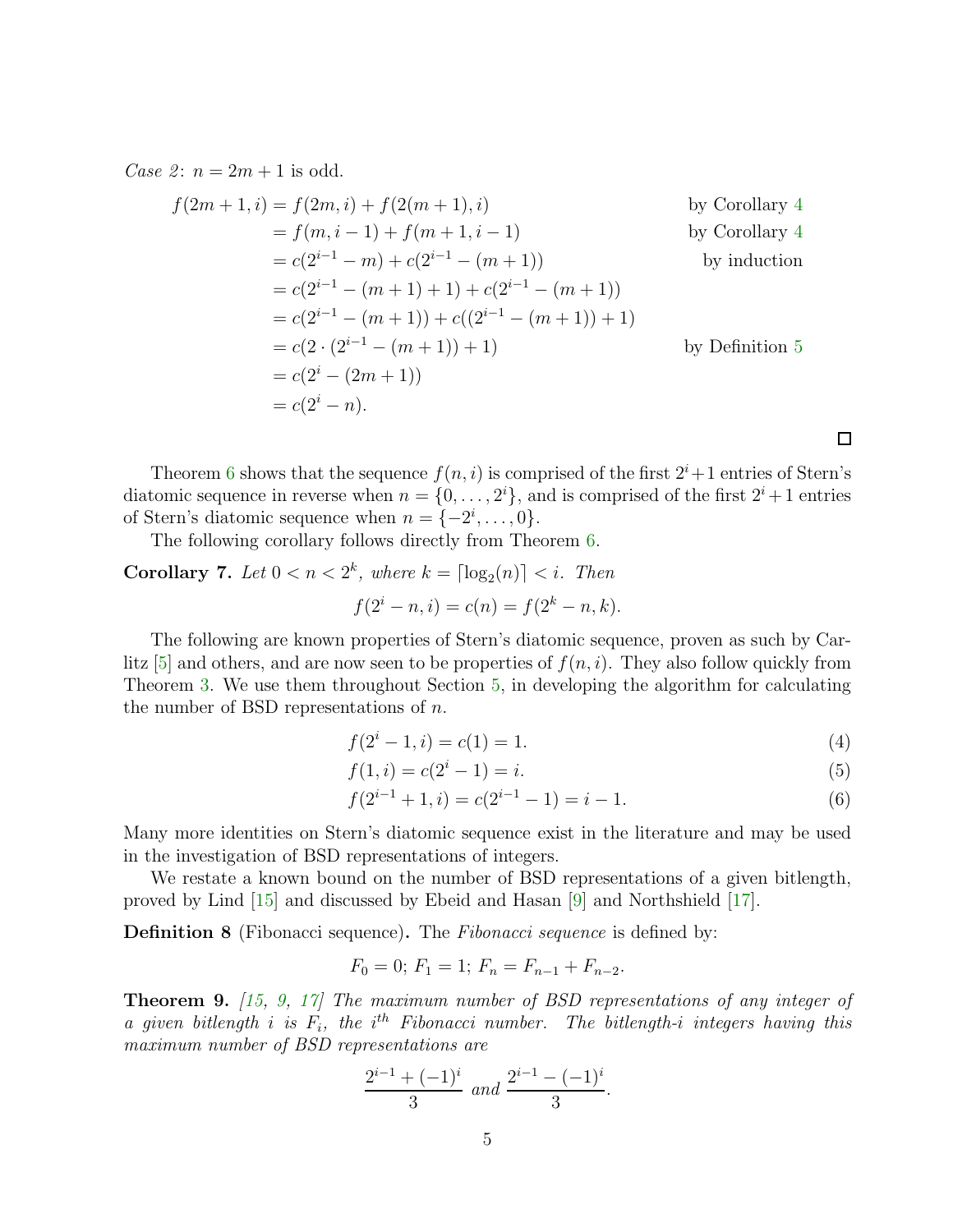It is clear from the definition why the Fibonacci sequence occurs in the Stern sequence: if  $f(n) = F_i$  and  $f(n \pm 1) = F_{i-1}$ , then  $f(n + (n \pm 1)) = F_{i+1}$ . Fibonacci numbers appear often in the study of BSD representations [\[12,](#page-11-11) [24\]](#page-12-0).

#### 4 BSD representations and hyperbinary representations

The hyperbinary representation of an integer is another ternary representation with a base of 2, but over  $\{0, 1, 2\}$  rather than  $\{1, 0, -1\}$ , as in the BSD case. In this section, we show an explicit one-to-one translation function taking BSD representations of non-negative integers n to hyperbinary representations of  $(2^{i} - 1 - n)$ .

A short independent proof of Theorem [6](#page-3-0) follows from this translation, calling upon the well-known identification of the hyperbinary sequence with Stern's diatomic sequence. The translation function of Theorem [12](#page-5-0) may also be used to exploit known properties of hyperbinary representations, and apply them to BSD representations.

**Definition 10** (Hyperbinary representation of an integer). An integer n is in hyperbinary representation when

$$
n = \sum_{j=0}^{i-1} h_j 2^j, \text{ where } i \ge \lceil \log_2(n) \rceil, \text{ and } h_j \in \{0, 1, 2\}.
$$

**Definition 11** (Hyperbinary sequence). The hyperbinary sequence  $h(n)$  is the number of ways n may be expressed in hyperbinary representation.

There is a simple correspondence between BSD and hyperbinary representations. They come in pairs: subtracting a BSD representation of n componentwise from the  $i$ -bit all-1 vector gives a hyperbinary representation of  $2^{i} - 1 - n$ , and vice versa. We formalize this observation in Theorem [12](#page-5-0) and Corollary [13.](#page-5-1)

<span id="page-5-0"></span>**Theorem 12.**  $(b_{i-1} \cdots b_0)$  is an i-bit BSD representation of a non-negative integer n if and only if  $((1 - b_{i-1}) \cdots (1 - b_0))$  is an *i*-bit hyperbinary representation of  $2^i - 1 - n$ .

*Proof.*  $(b_{i-1} \cdots b_0)$  represents n as a sum of i powers of 2 if and only if  $((1-b_{i-1}) \cdots (1-b_0))$ represents  $2^{i} - 1 - n$  as a sum of i powers of 2, and  $b_i \in \{1, 0, -1\}$  if and only if  $(1 - b_i) \in$  $\{0, 1, 2\}$ . The theorem follows.  $\Box$ 

<span id="page-5-1"></span>Corollary 13. There is a one-to-one correspondence between the i-bit BSD representations of n and the i-bit hyperbinary representations of  $(2^{i} - 1 - n)$ , so

$$
f(n,i) = h(2^i - 1 - n).
$$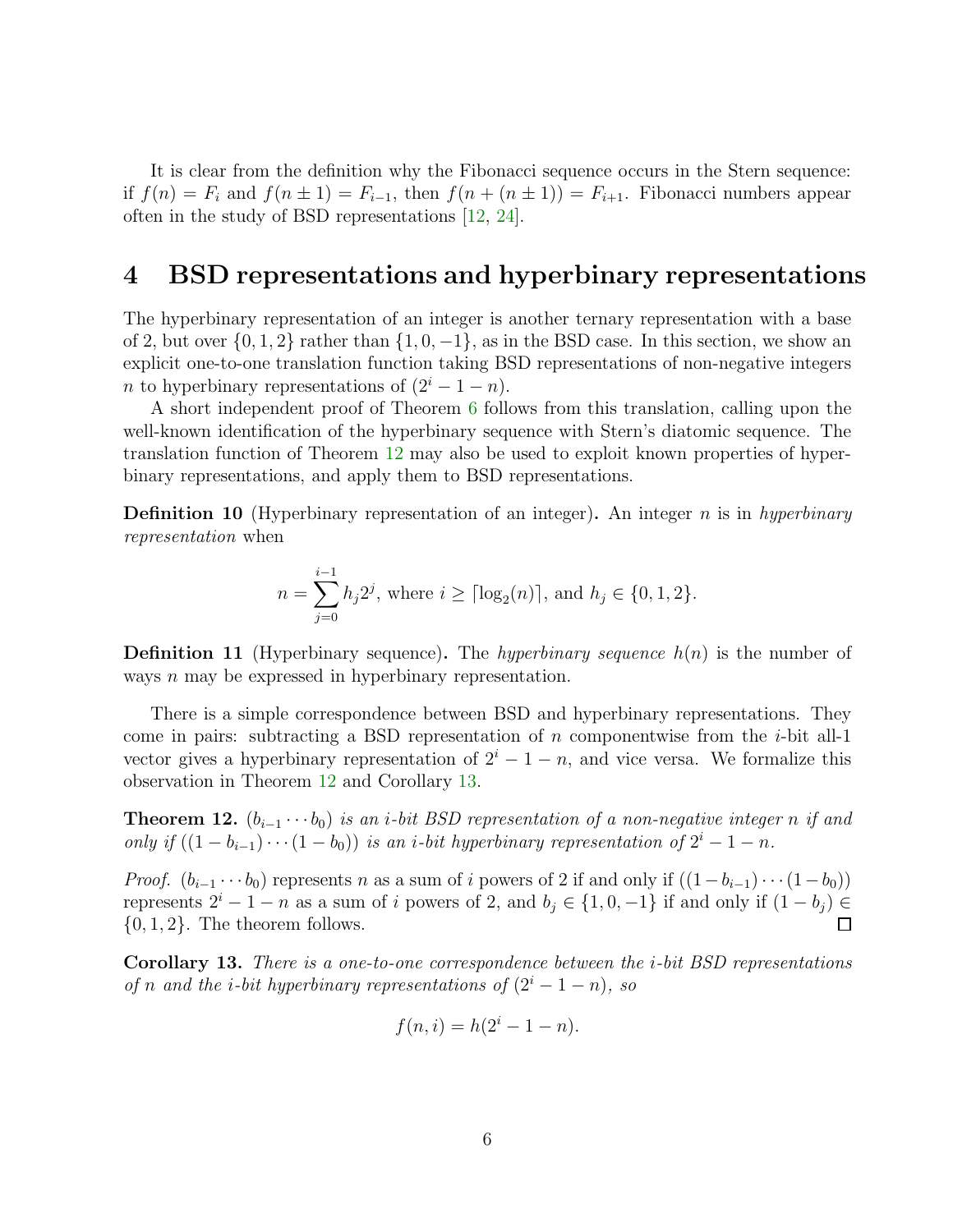The translation function given in Theorem [12](#page-5-0) can be expressed as a direct translation between the digits of a BSD representation  $(b_{i-1} \cdots b_0)$  of an integer n and the digits of the corresponding hyperbinary representation,  $(h_{i-1} \cdots h_0)$  of  $2^i - 1 - n$ , given by

$$
1 \leftrightarrow 0,
$$
  
\n
$$
0 \leftrightarrow 1,
$$
  
\n
$$
-1 \leftrightarrow 2.
$$
\n(7)

The already-known Theorem [14](#page-6-1) identifies the hyperbinary sequence with Stern's diatomic sequence. It was shown by Carlitz in  $[5]$ , Lind in  $[15]$ , and Reznick in  $[19]$ . In  $[22]$ , Stanley and Wilf further refine this, and derive formulas for the partitions of  $n$  into powers of 2 in which exactly k parts have multiplicity 2.

<span id="page-6-1"></span>**Theorem 14.**  $(5, 15, 19)$  $(5, 15, 19)$  $(5, 15, 19)$  The hyperbinary sequence is Stern's diatomic sequence, offset by 1:

$$
h(n) = c(n+1).
$$

From the correspondence between BSD and hyperbinary representations in Corollary [13,](#page-5-1) and the previously known identification of the hyperbinary sequence with the Stern sequence in Theorem [14,](#page-6-1) we immediately obtain a simple and independent proof of the result in Theorem [6,](#page-3-0) restated here.

Corollary 15 (Theorem [6\)](#page-3-0).  $f(n, i) = h(2^{i} - 1 - n) = c(2^{i} - n)$ .

### <span id="page-6-0"></span>5 An algorithm for counting BSD representations of  $n$

In this section, we use Equations [4-](#page-4-0) [6,](#page-4-1) which follow from Theorem [6,](#page-3-0) to derive a simple and direct  $\mathcal{O}(i)$  algorithm for calculating the number of *i*-bit BSD representations of *n*. This algorithm is equivalent to calculating the  $r<sup>th</sup>$  element in Stern's diatomic sequence, where  $i = \lceil \log_2(r) \rceil$ , and  $n = 2^i - r$ . A refinement of this algorithm then leads to the simple Algorithm [1,](#page-7-0) calculating the number of  $i$ -bit BSD representations of  $n$ .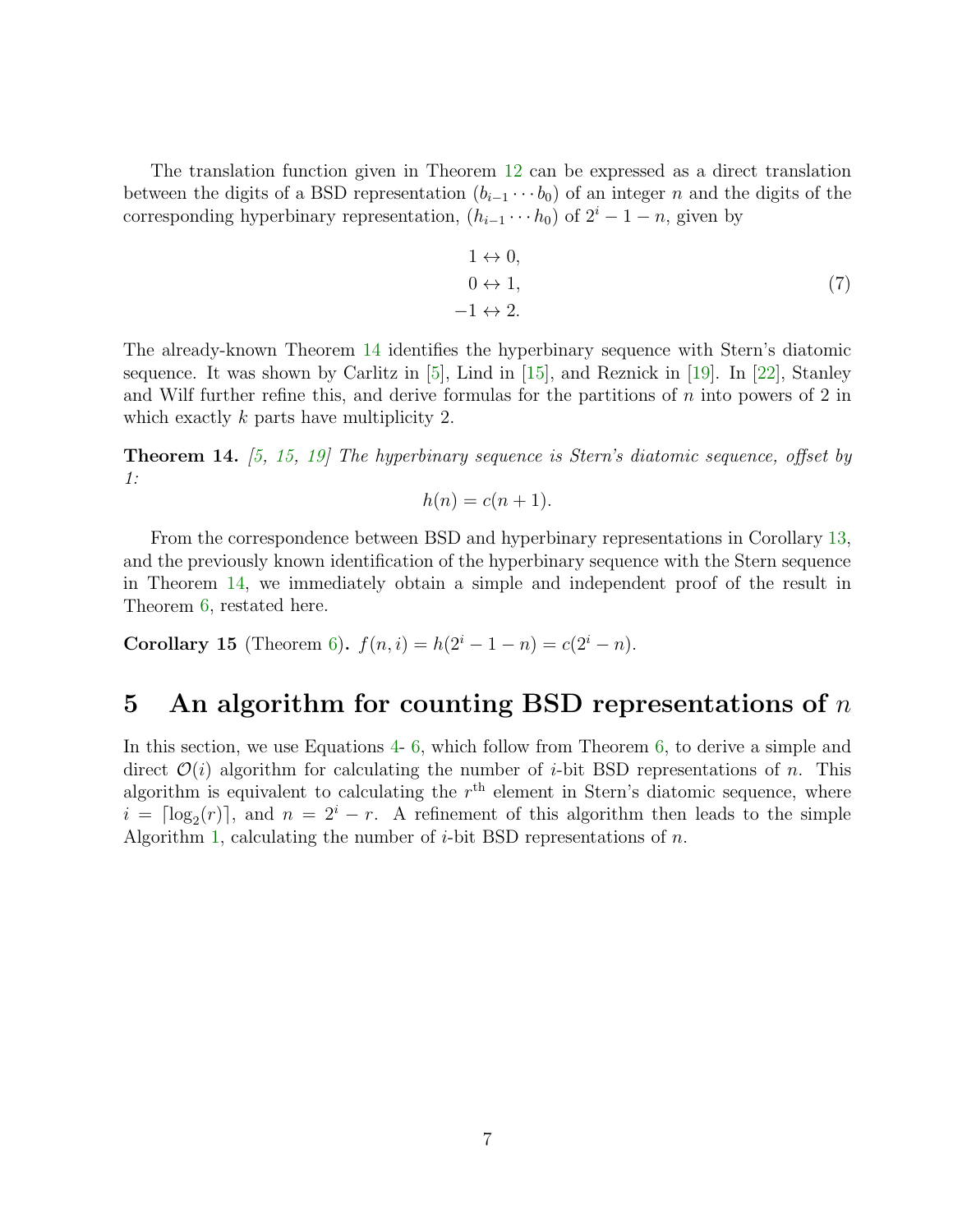<span id="page-7-0"></span>**Algorithm 1** Number of BSD representations on  $i$  bits for  $n$ 

| function $BSD(n, i)$                     |                                         |
|------------------------------------------|-----------------------------------------|
| $n \leftarrow  m $                       | $\triangleright$ Lemma 2 and Equation 3 |
| $i \leftarrow i - j$                     | $\triangleright$ Equation 3             |
| $num\_reps \leftarrow 1$                 |                                         |
| if $n < 2^i$ then                        |                                         |
| $lower \leftarrow 1; upper \leftarrow 0$ | $\triangleright$ Equations 1 and 2      |
| for $\ell \leftarrow 1, i$ do            |                                         |
| $num\_reps \leftarrow lower + upper$     | $\triangleright$ Theorem 16             |
| if $n_{i-\ell}=0$ then                   |                                         |
| $upper \leftarrow num\_reps$             |                                         |
| else if $n_{i-\ell}=1$ then              |                                         |
| $lower \leftarrow num\_reps$             |                                         |
| end if                                   |                                         |
| end for                                  |                                         |
| end if                                   |                                         |
| return num_reps                          |                                         |
| end function                             |                                         |

Theorem [16](#page-7-1) gives  $f(n, i)$  for calculating the number of *i*-bit BSD representations for any integer *n*, and gives rise to Algorithm [1,](#page-7-0) which is  $\mathcal{O}(i)$ , and is  $\mathcal{O}(\log(n))$  if  $i = \lceil \log_2(n) \rceil$ . This theorem is a quick consequence of the definition of BSDs.

<span id="page-7-1"></span>**Theorem 16.** Let  $n = 2^j \cdot m$ , m odd, and let  $j < i$ . Then

$$
f(n, i) = f(n - 2j, i) + f(n + 2j, i).
$$

Proof.

$$
f(n,i) = f(2jm,i)
$$
  
\n
$$
= f(m, i - j)
$$
  
\n
$$
= f(m - 1, i - j) + f(m + 1, i - j)
$$
  
\n
$$
= f(2j(m - 1), i) + f(2j(m + 1), i)
$$
  
\n
$$
= f(n - 2j, i) + f(n + 2j, i).
$$
  
\nby Equation 3  
\nby Equation 3  
\nby Equation 3

We derive Algorithm [1](#page-7-0) in this manner. Let  $n = 2<sup>j</sup>m$  be an integer with m odd; j and thus m can be calculated bitwise in  $\mathcal{O}(\log(n))$ . Let  $-2^i < n < 2^i$ , so  $i \geq \lfloor \log_2(n) \rfloor$ . We calculate repeatedly on intervals starting with  $[0, 2<sup>i</sup>]$ , and apply Theorem [16](#page-7-1) to midpoints, replacing either the upper or lower bound on the interval with the midpoint, until we reach the desired value for m.

 $\Box$ 

The following two lemmas and Theorem [19](#page-8-0) refine the  $\mathcal{O}(\log(i))$  Algorithm [1](#page-7-0) to the  $\mathcal{O}(\log(n))$  Algorithm [2.](#page-9-0)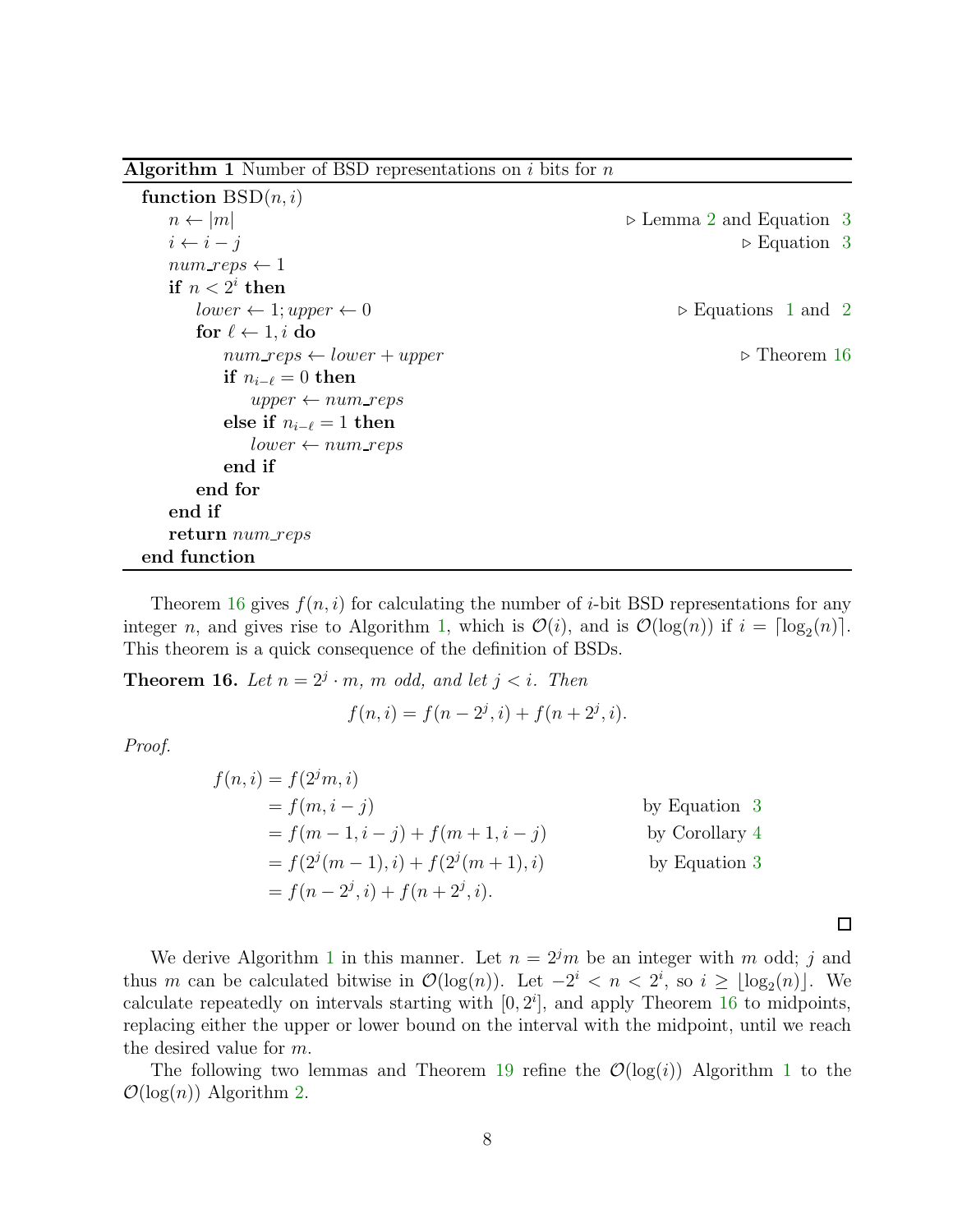<span id="page-8-2"></span>Lemma 17.  $f(2<sup>k</sup> − 1, i) = 1 + (i − k)k$ , when  $i ≥ k$ .

*Proof.* Proof via induction on i. This is true for  $i = k$ , by Equation [5.](#page-4-2)

$$
f(2^{k} - 1, i) = f(2^{k} - 2, i) + f(2^{k}, i)
$$
by Corollary 4  
=  $f(2^{k-1} - 1, i - 1) + f(2^{k}, i)$  by Corollary 4  
=  $f(2^{k-1} - 1, i - 1) + (i - k)$  by Equations 3 and 6  
=  $1 + ((i - 1) - (k - 1))(k - 1) + (i - k)$  by induction  
=  $1 + ((i - k)k)$ .

 $\Box$ 

 $\Box$ 

<span id="page-8-1"></span>Lemma 18.  $f(2^{k-1} + 1, i) = (k-1) + (i-k)k$ , when  $i \ge k$ .

*Proof.* Proof via induction on i. This is true for  $i = k$ , by Equation [6.](#page-4-1)

$$
f(2^{k-1} + 1, i) = f(2^{k-1}, i) + f(2^{k-1} + 2, i)
$$
by Corollary 4  
=  $(i - (k - 1)) + f(2^{k-1} + 2, i)$  by Equations 3 and 6  
=  $(i - (k - 1)) + f(2^{k-2} + 1, i - 1)$  by Corollary 4  
=  $(i - (k - 1)) + (k - 2)$   
+  $((i - 1) - (k - 1))(k - 1)$  by induction  
=  $(i - 1) + (i - k)(k - 1)$   
=  $(i - 1) + (i - k)k - (i - k)$   
=  $(k - 1) + (i - k)k$ .

Theorem [19](#page-8-0) gives an arithmetic progression on  $f(n,i)$  for any n.  $f(n, \lceil \log_2(n) \rceil)$  (or  $c(2^k - n)$  is the first term and  $f(2^{\lceil \log_2(n) \rceil} - n, \lceil \log_2(n) \rceil) = c(n)$  is the difference. The fact that it is an arithmetic progression is attributed to Takashi Tokita by Sloane in the Online Encyclopedia of Integer Sequences (A002487) [\[18\]](#page-11-8), but is not proved there. It is noted and partially proved by Northshield in [\[17\]](#page-11-7). We refine and prove it here, stating the progression's starting points explicitly, and use it to extend Algorithm [1](#page-7-0) to the more efficient Algorithm [2.](#page-9-0)

<span id="page-8-0"></span>**Theorem 19.** Let  $0 < n < 2^i$ , with  $k = \lceil \log_2(n) \rceil$ . Then

$$
f(n, i) = f(n, k) + (i - k) \cdot f(2^{k} - n, k).
$$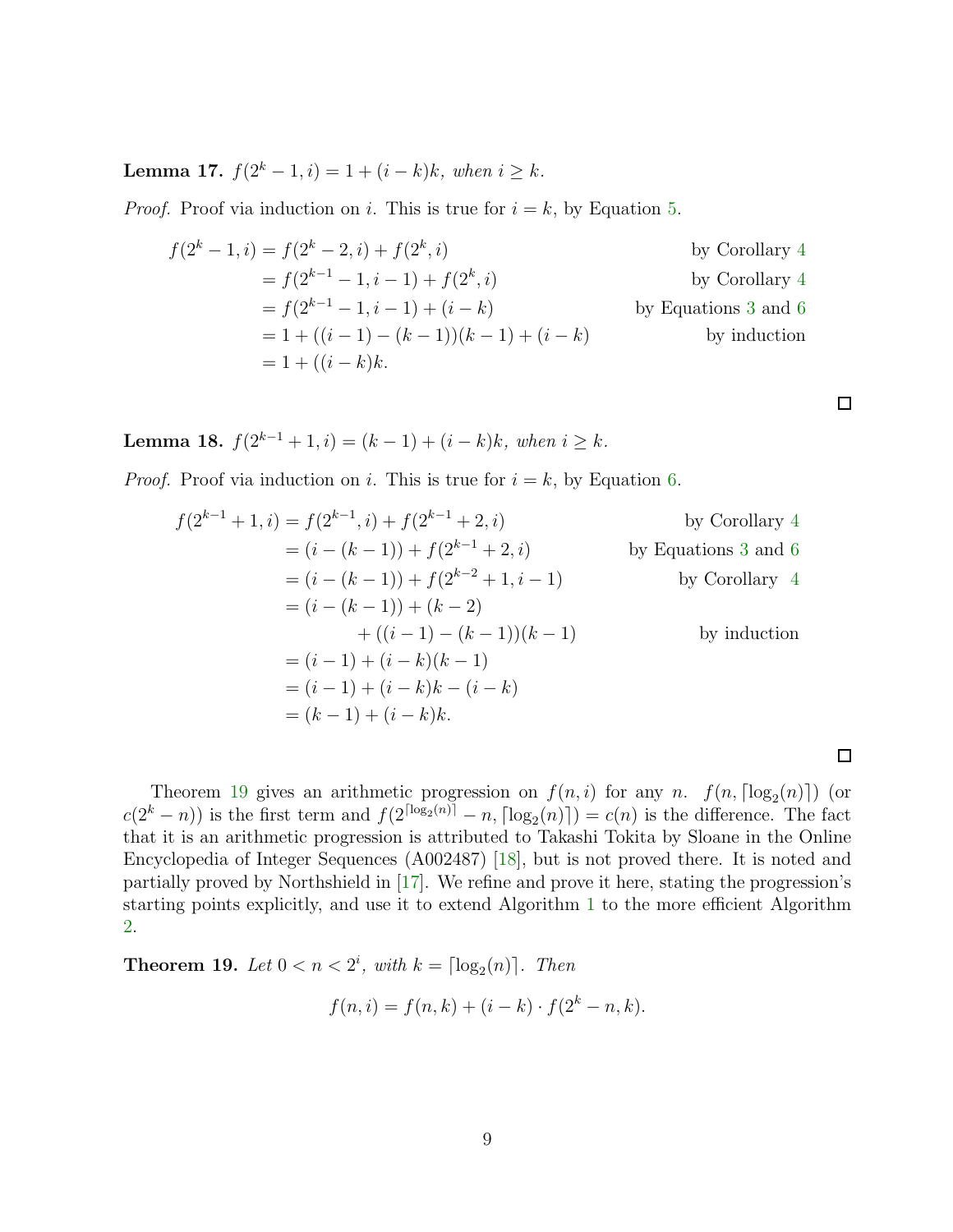*Proof.* Case 1.  $n = 2m$  is even. Then  $\lceil \log(m) \rceil = k - 1$ , and

$$
f(n, i) = f(2m, i)
$$
  
\n
$$
= f(m, i - 1)
$$
  
\n
$$
= f(m, k - 1)
$$
  
\n
$$
+ ((i - 1) - (k - 1))f(2^{k-1} - m, k - 1)
$$
  
\n
$$
= f(2m, k) + (i - k)f(2^{k} - 2m, k)
$$
  
\nby Corollary 4  
\nby Corollary 4  
\n
$$
= f(n, k) + (i - k)f(2^{k} - n, k).
$$

Case 2.  $n = 2m + 1$  is odd,  $n \neq 2^{k-1} + 1$ . Then  $\lceil \log(2m) \rceil = \lceil \log(2m + 2) \rceil = k$ , and

$$
f(n, i) = f(2m + 1, i)
$$
  
=  $f(2m, i) + f(2(m + 1), i)$  by Corollary 4  
=  $f(2m, k) + (i - k)f(2^{k} - 2m, k)$   
+  $f(2m + 2, k) + (i - k)f(2^{k} - (2m + 2), k)$  by Case 1  
=  $f(n, k) + (i - k)f(2^{k} - n, k)$ . by Corollary 4

Case 3.  $n = 2^{k-1} + 1$ .

$$
f(n, i) = f(2^{k-1} + 1, i)
$$
  
=  $(k - 1) + (i - k)k$  by Lemma 18  
=  $(k - 1) + (i - k)f(2^{k-1} - 1, k)$  by Lemma 17  
=  $(k - 1) + (i - k)f(2^k - n, k)$   
=  $f(n, k) + (i - k)f(2^k - n, k)$ . by Lemma 18

 $\Box$ 

Theorem [19,](#page-8-0) with  $k = \lfloor \log_2(n) \rfloor$  $k = \lfloor \log_2(n) \rfloor$  $k = \lfloor \log_2(n) \rfloor$ , gives Algorithm 2 for calculating the number of BSD representations of *n*. Algorithm [1](#page-7-0) is  $\mathcal{O}(\log(n))$  when calculated on  $k = \lceil \log_2(n) \rceil$  bits, so Algorithm [2](#page-9-0) is  $\mathcal{O}(\log(n))$  as well.

<span id="page-9-0"></span>

| <b>Algorithm 2</b> Number of BSD representations on $i$ bits for $n$ (logarithmic) |  |  |  |  |  |  |
|------------------------------------------------------------------------------------|--|--|--|--|--|--|
|------------------------------------------------------------------------------------|--|--|--|--|--|--|

function BSD-FAST $(n, i)$  $n \leftarrow |n|$  $k \leftarrow \lceil \log_2(n) \rceil$  $num\_reps \leftarrow \text{BSD}(n, k) + (i - k) \times \text{BSD}(2^k - n, k)$ return num\_reps end function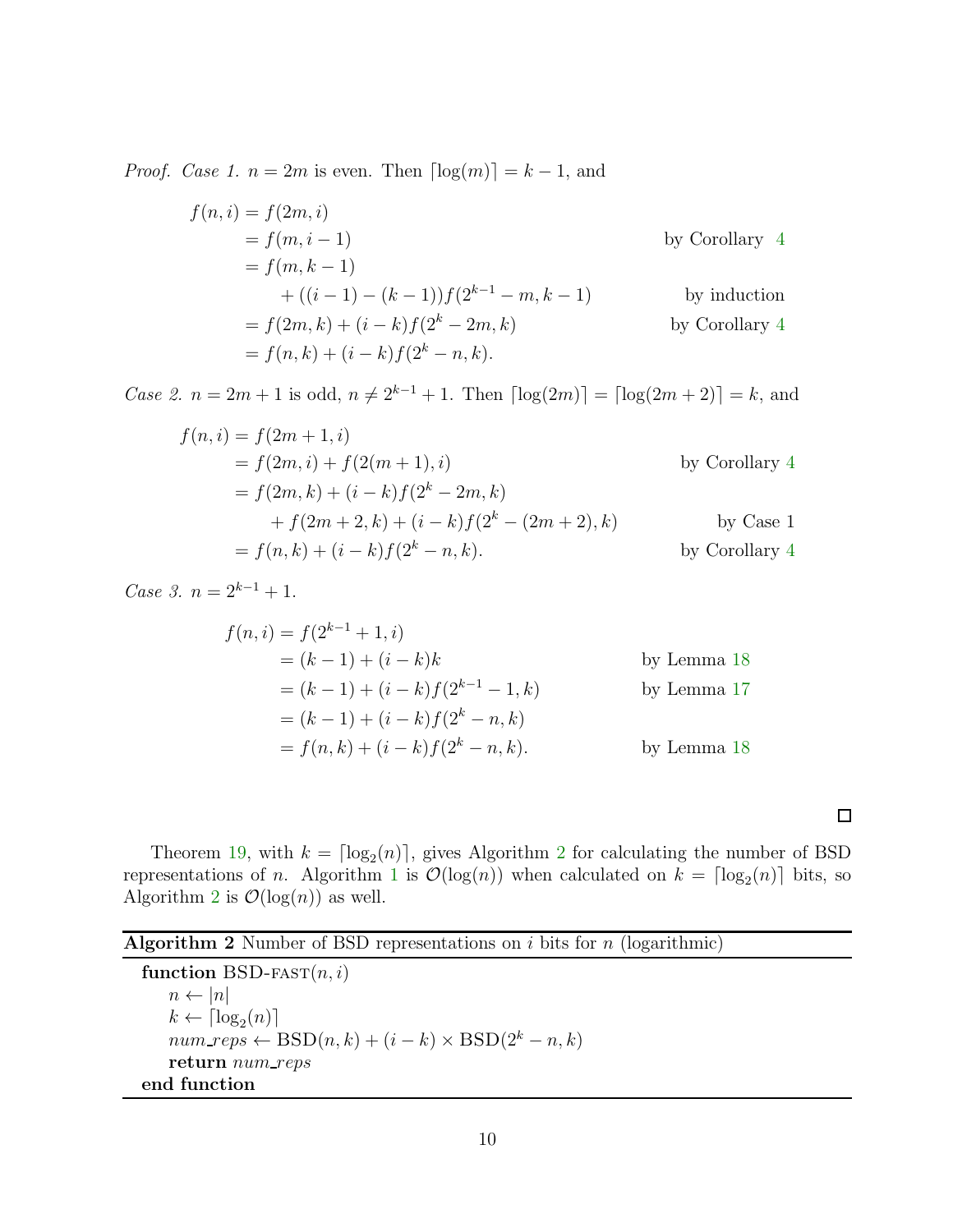#### 6 Acknowledgements

The author wishes to thank Vanessa Job for useful discussions. The author would also like to thank the anonymous referees for their careful readings and helpful suggestions.

### Conflict of interest

The author declares that she has no conflict of interest.

## <span id="page-10-3"></span>References

- <span id="page-10-9"></span>[1] Avizienis, A.: Signed-digit number representations for fast parallel arithmetic. IRE Trans. Comput. EC-10(3), 389–400 (1961)
- <span id="page-10-2"></span>[2] Bates, B., Mansour, T.: The q-Calkin–Wilf tree. J. Combin. Theory Ser. A 118, 1143– 1151 (2011)
- [3] Booth, A.D.: A signed binary multiplication technique. Quart. J. Mech. Appl. Math. 4(2), 236–240 (1951). DOI 10.1093/qjmam/4.2.236. URL <https://doi.org/10.1093/qjmam/4.2.236>
- <span id="page-10-7"></span><span id="page-10-6"></span>[4] Calkin, N., Wilf, H.S.: Recounting the rationals. Amer. Math. Monthly 107, 360–363 (2000)
- [5] Carlitz, L.: A problem in partitions related to the Stirling numbers. Bull. Amer. Math. Soc. **70**(2), 275–278 (1964). URL <http://projecteuclid.org/euclid.bams/1183525946>
- <span id="page-10-1"></span>[6] Cauchy, A.L.: Sur les moyens d'eviter les erreurs dans les calculs numerique (1840). In: Œuvres compl`etes: Series 1, Cambridge Library Collection - Mathematics, vol. 5, pp. 431–442. Cambridge University Press (2009). DOI 10.1017/CBO9780511702518
- <span id="page-10-8"></span><span id="page-10-0"></span>[7] Colson, J.: A short account of negativo-affirmative arithmetick. Philos. Trans. Roy. Soc. (1683-1775) 34, 161–173 (1726). URL <http://www.jstor.org/stable/103469>
- [8] Dijkstra, E.W.: Selected Writings on Computing: A Personal Perspective, pp. 215–232. Springer-Verlag New York, Inc., New York, NY, USA (1982)
- <span id="page-10-5"></span>[9] Ebeid, N., Hasan, M.: On binary signed digit representations of integers. Des. Codes Cryptogr. 42, 43–65 (2007). DOI 10.1007/s10623-006-9014-9
- <span id="page-10-4"></span>[10] Eğecioğlu, O., Koç, Ç.K.: Fast modular exponentiation. Proceedings of 1990 Bilkent International Conference on New Trends in Communication, Control, and Signal Processing 1, 188–194 (1990)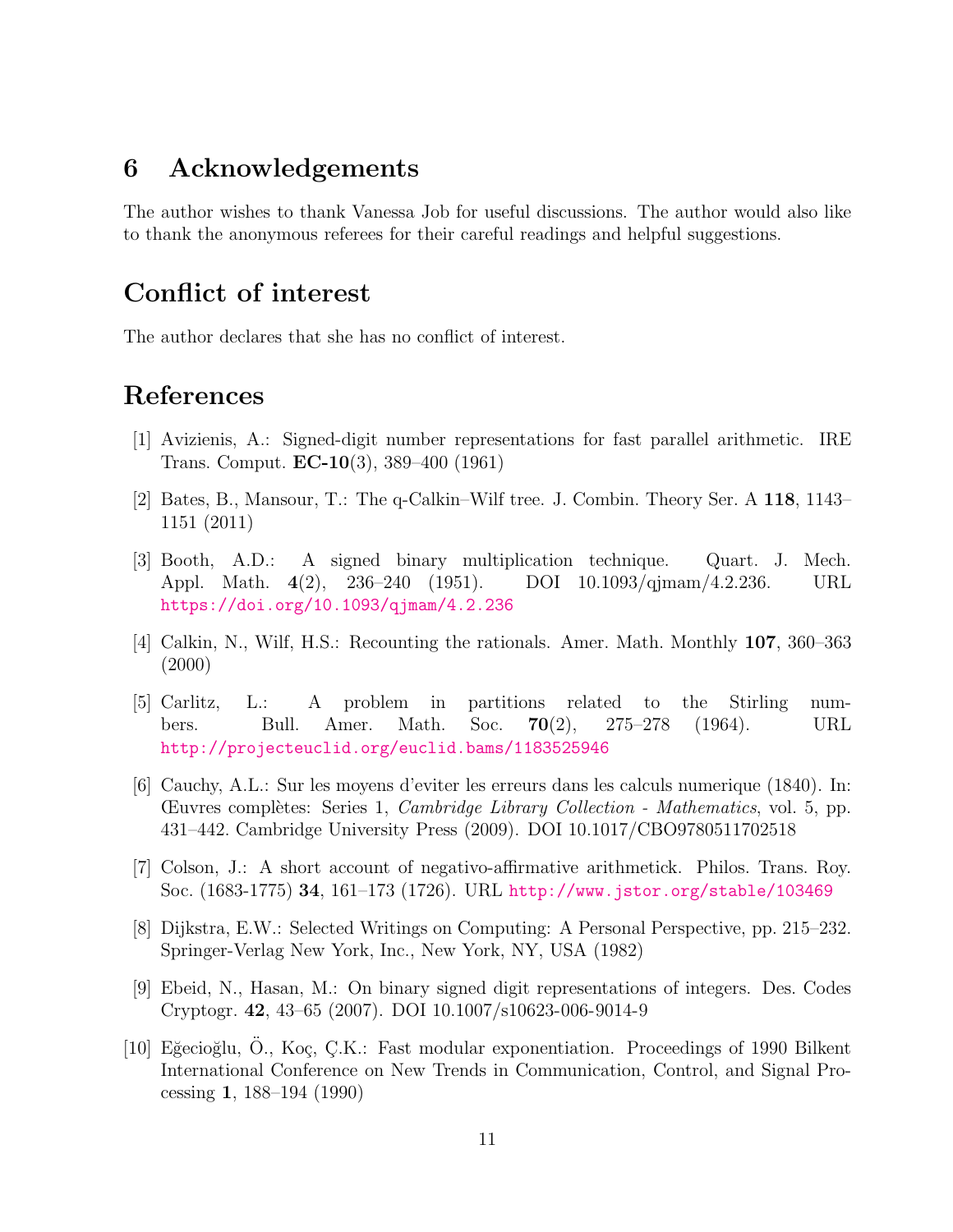- <span id="page-11-10"></span>[11] Finch, S.: Mathematical Constants, pp. 148–149. Encyclopedia of Mathematics and its Applications. Cambridge University Press (2003). URL <http://books.google.com/books?id=DL5iVYNoEa0C>
- <span id="page-11-11"></span><span id="page-11-2"></span>[12] Grabner, P., Heuberger, C.: On the number of optimal base 2 representations of integers. Des. Codes Cryptogr. 40, 25–39 (2006). DOI 10.1007/s10623-005-6158-y
- [13] Koblitz, N.: CM-curves with good cryptographic properties. In: Advances in cryptology—CRYPTO '91 (Santa Barbara, CA, 1991), Lecture Notes in Comput. Sci., vol. 576, pp. 279–287. Springer, Berlin (1992). DOI 10.1007/3-540-46766-1 22. URL [https://doi.org/10.1007/3-540-46766-1\\_22](https://doi.org/10.1007/3-540-46766-1_22)
- <span id="page-11-6"></span><span id="page-11-5"></span>[14] Lehmer, D.H.: On Stern's diatomic series. Amer. Math. Monthly 36(2), 59–67 (1929). URL <http://www.jstor.org/stable/2299356>
- [15] Lind, D.A.: An extension of Stern's diatomic series. Duke Math. J. 36(1), 55–60 (1969). DOI 10.1215/S0012-7094-69-03608-4. URL <https://doi.org/10.1215/S0012-7094-69-03608-4>
- <span id="page-11-1"></span>[16] Morain, F., Olivos, J.: Speeding up the computations on an elliptic curve using additionsubtraction chains. RAIRO Theor. Inform. Appl. 24, 531–544 (1990). DOI 10.1051/ ita/1990240605311
- <span id="page-11-8"></span><span id="page-11-7"></span>[17] Northshield, S.: Stern's diatomic sequence 0, 1, 1, 2, 1, 3, 2, 3, 1, 4,. . . . Amer. Math. Monthly 117(7), 581–598 (2010)
- <span id="page-11-9"></span>[18] OEIS Foundation Inc.: The On-Line Encyclopedia of Integer Sequences: Sequence A002487. <http://oeis.org/A002487> (2020). Accessed 2020-04-15
- [19] Reznick, B.: Some binary partition functions. In: Analytic Number Theory, Progress in Mathematics, vol. 85, pp. 451–477. Birkhauser Boston (1990). DOI 10.1007/ 978-1-4612-3464-7 29. URL [http://dx.doi.org/10.1007/978-1-4612-3464-7\\_29](http://dx.doi.org/10.1007/978-1-4612-3464-7_29)
- <span id="page-11-3"></span>[20] Shallit, J.: A primer on balanced binary representations. <http://cs.uwaterloo.ca/~shallit/Papers/bbr.pdf> (1992)
- <span id="page-11-0"></span>[21] Shannon, C.E.: A symmetrical notation for numbers. Amer. Math. Monthly 57(2), 90–93 (1950). URL <http://www.jstor.org/stable/2304993>
- <span id="page-11-12"></span>[22] Stanley, R.P., Wilf, H.S.: Refining the Stern diatomic sequence. <http://www-math.mit.edu/~rstan/papers/stern.pdf> (2010)
- <span id="page-11-4"></span>[23] Stern, M.: Ueber eine zahlentheoretische Funktion. J. Reine Angew. Math. 55, 193–220 (1858). URL <http://eudml.org/doc/147729>